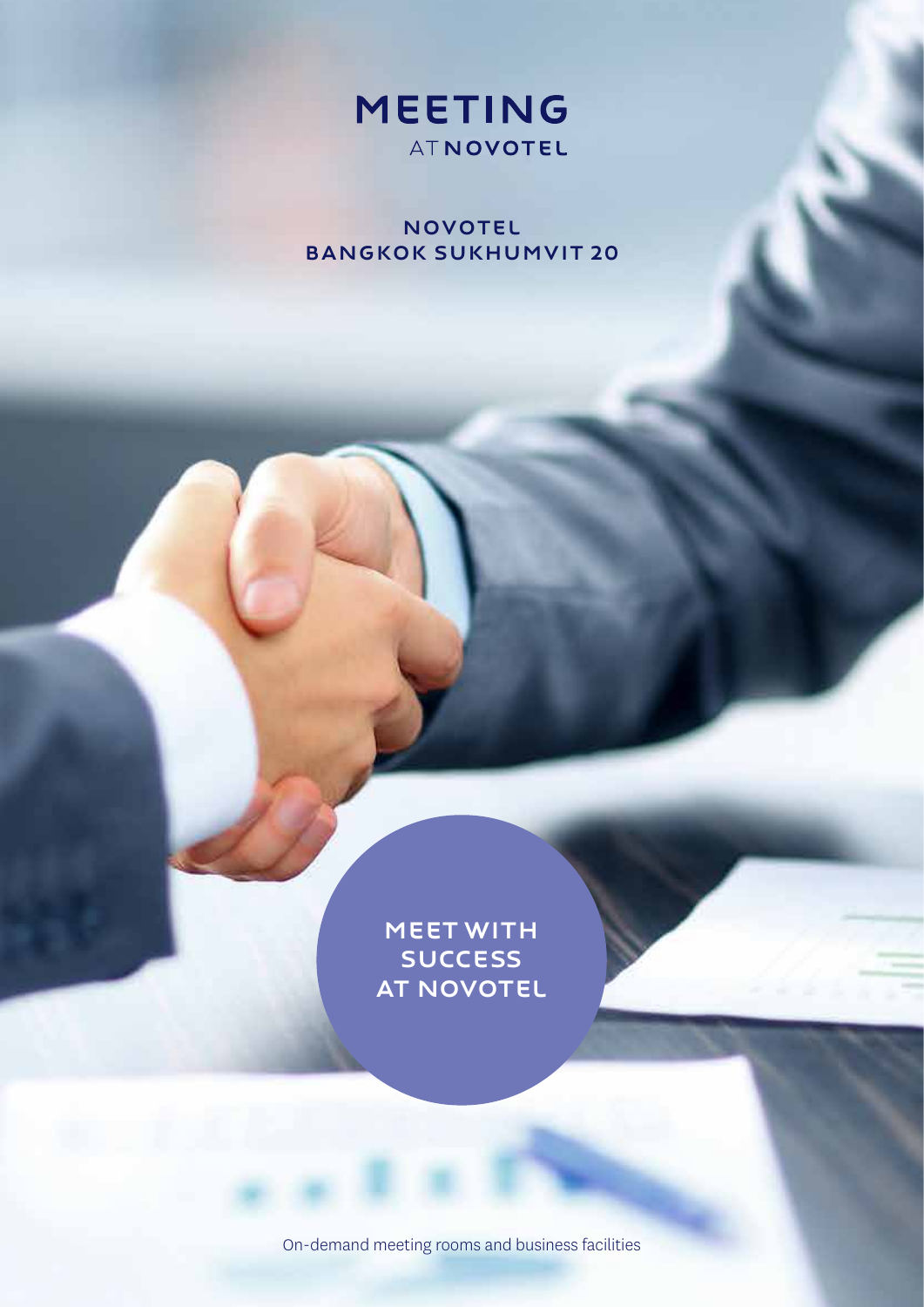



# WELCOME TO Novotel Bangkok Sukhumvit 20

Centrally located in the heart of Sukhumvit, Bangkok's most vibrant district and only 30 minutes' drive from Suvarnabhumi International Airport, it is surrounded by all the life, excitement and energy that the city is famed for, and within easy walking distance of many attractions including Bangkok's newest shopping district, including EmQuartier, the upmarket Emporium Department Store, Dinosaur Planet Theme Park , Asok BTS and Sukhumvit MRT public transportation stations, and the Airport Rail Link



### Tailor-Made Comfort

Ultra-modern and spacious, the hotel's Guest Rooms and Suites are designed to indulge and provide the perfect environment to relax, work or play. Each room offers the highest levels of comfort and relaxation, with subtle touches of traditional Thai design allowing our guests to experience a little of Thailand's rich cultural heritage. All rooms come with a range of thoughtful amenities including a large LCD TV, safe, mini bar, coffee making set, rain showers, complimentary Wi-Fi, access to the Sky Bar Lounge for Club Lounge guests, and perhaps most importantly, our exclusive Live N Dream bedding concept, which includes adaptable smart pillows and guarantees unparalleled comfort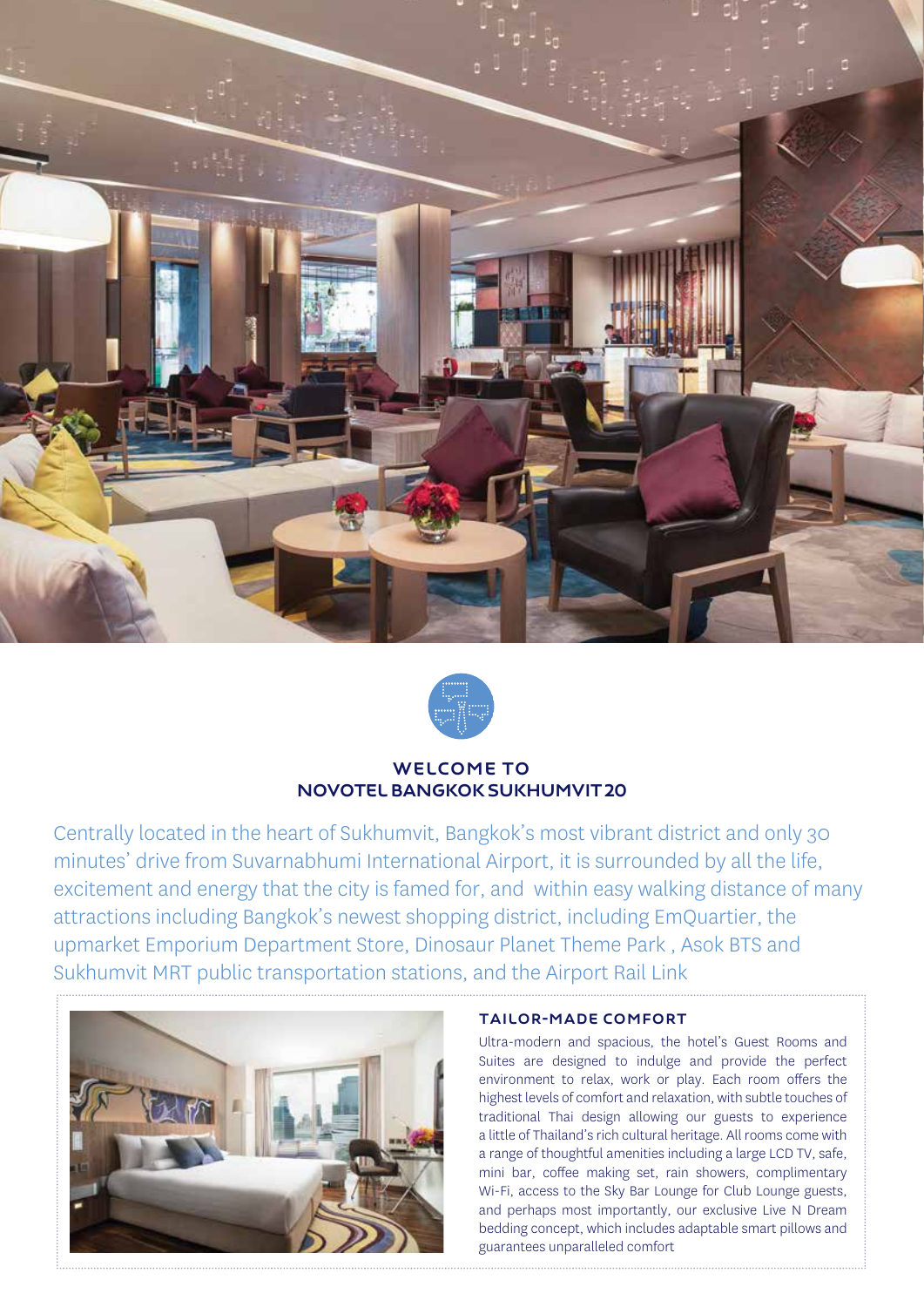



## ENTERTAIN YOUR PALATE AT NOVOTEL

Taste truly remarkable cuisine with a dazzling array of the freshest flavors, or relax while sipping your favorite drink at one of the hotel's four restaurants and bars. Wherever possible we use only locally-sourced organic ingredients and our fragrant coffee is all fair trade certified



#### Gourmet Bar

The Novotel's new signature bar is located right next to the hotel entrance, making it the perfect place to kick off your stay, meeting friends or just enjoying the fun, lively atmosphere. Intimate and cozy with warm modern decor, a wide range of authentic traditional Thai, Western and Fusion dishes, as well as a great selection of drinks are on offer. The Gourmet Bar is a great place to hold informal business meetings, or just relax with good company

#### Food Exchange

The Food Exchange is based on the concept of open cooking stations, a modern interpretation of traditional food markets around the world, where diners can interact with our professional chefs to see how their meals are specifically created. Located on the  $7<sup>th</sup>$  floor, customers have the option of an outdoor terrace seat with views of the city, or private group dining rooms. The menu includes Western dishes as well as food from all over the Asian continent, with something to suit everyone's taste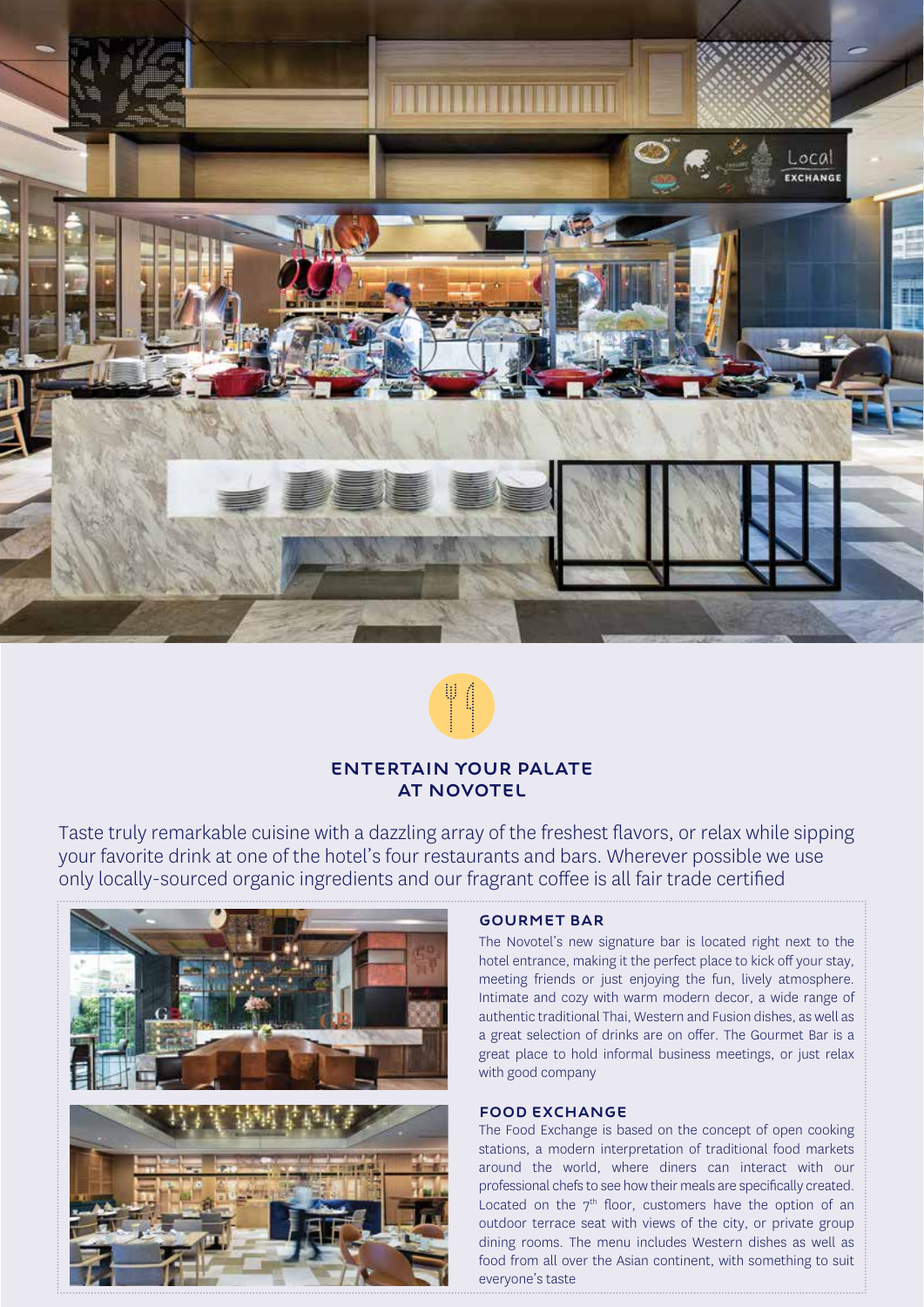



## FIND YOUR BALANCE AT NOVOTEL



#### • Fitness center and swimming pool • Sky on 20

Unwind day or night at the outdoor infinity swimming pool located on the 9th floor of the hotel, which includes a large children's swimming area. Sunbathe, relax with a good book, or sip on a cocktail from the poolside bar while admiring the view of the city

In Balance Fitness Center, you will find a full array of equipment, including state of the art cardiovascular machines and free weights, alongside a dedicated stretching and warm up space



Take a step back from the busy streets and unwind completely at one of Bangkok's most chilled venues. Sky on 20 is located on the 26th floor of the Hotel, with spell-binding 270 degree views taking in the spectacular sunsets and non-stop nightscape of the City of Angels. The bar has a full range of wines and imported craft beers, and our experienced bar staff can mix just about any cocktails you may wish to indulge in. A great range of snacks, from organic morsels to Mexican specialties, are also available to complement your evening perfectly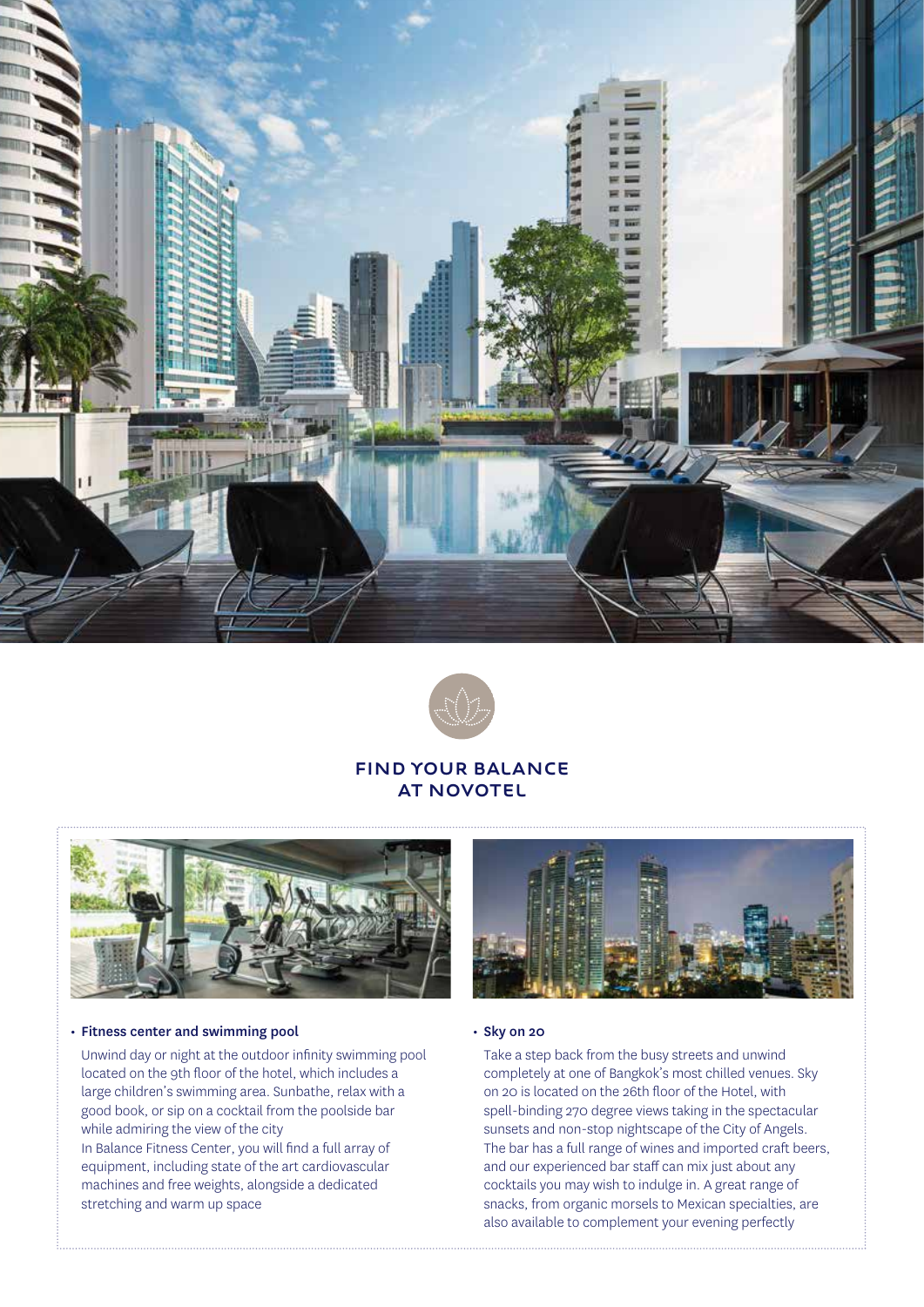

#### Meet with Success

• The Novotel Bangkok Sukhumvit 20 is the ideal place for you to hold your next event. We have a range of rooms that can be configured to your needs, a highly professional and sophisticated team who will provide dedicated support and guidance from start to finish, and the latest technical equipment is at your disposal. There is also a large pre-function space and an innovative range of catering options, in short everything to ensure that your event will be a resounding success.

The multi-purpose ballrooms are located on the 5th floor. Each room has high ceilings and full length glass windows that admit an abundance of natural daylight and provide an inspiring view of the city. The rooms can be used separately or together with a maximum capacity of 1000 people. Other features include the latest audio-visual equipment, high speed Wi-Fi, and an advanced lighting system. The versatility of these rooms means that they are perfect to hold a range of events, including but not limited to weddings, product launches, international conventions, business seminars and mid-sized exhibitions



#### 8th Floor Meeting Rooms

• The six meeting rooms located on the 8th floor are contemporary and refined in design. Equipped with full facilities and services, they are ideal for breakout sessions, smaller meetings, seminars or a small press conference. Standard amenities include high speed Wi-Fi, LCD projectors, and video conference facilities. Severd meeting room are connected directly to a private terrace with city views: the perfect place for participants to take a short break. Access to Food Exchange via the Hotel's grand staircase is also convenient for all meeting room users

|                          |                       |                           |                                 | Capacity (person)                                     |                                                                                                                                                  |                                                      |                               |                |                           |
|--------------------------|-----------------------|---------------------------|---------------------------------|-------------------------------------------------------|--------------------------------------------------------------------------------------------------------------------------------------------------|------------------------------------------------------|-------------------------------|----------------|---------------------------|
| <b>Function Room</b>     |                       | Area<br>(m <sup>2</sup> ) | Width<br>Length<br><b>Higth</b> | $\bullet$ $\bullet$<br>$\mathbb{R}$<br><b>Theatre</b> | $\bullet\bullet$<br>$\overline{\cdots}$ $\overline{\cdots}$<br>$\overline{\bullet}$<br><b>100</b><br>$\overline{\bullet}$<br>$\sim$<br>Classroom | $\bullet$ $\bullet$<br>$\bullet$<br><b>Boardroom</b> | $\bullet\bullet$<br>U - Shape | <b>Banquet</b> | $\sim$ $\sim$<br>Cocktail |
| Benjasiri 1              | 5 <sup>th</sup> floor | 218                       | $11.5 \times 18.9 \times 6$     | 180                                                   | 106                                                                                                                                              | 66                                                   | 57                            | 120            | 215                       |
| Benjasiri 2              | 5 <sup>th</sup> floor | 167                       | 8.8 x 18.9 x 6                  | 160                                                   | 108                                                                                                                                              | 66                                                   | 57                            | 100            | <b>180</b>                |
| Benjasiri 3              | 5 <sup>th</sup> floor | 218                       | $11.5 \times 18.9 \times 6$     | 180                                                   | 106                                                                                                                                              | 66                                                   | 57                            | 120            | 215                       |
| Foyer                    | 5 <sup>th</sup> floor | 240                       | 33 x 7.3 x 6                    | $\overline{\phantom{a}}$                              | $\sim$                                                                                                                                           | $\sim$                                               | $\blacksquare$                | 200            | 270                       |
| Benjasiri 182            | 5 <sup>th</sup> floor | 384                       | 20.3 x 18.9 x 6                 | 330                                                   | 189                                                                                                                                              | 78                                                   | 66                            | 230            | 395                       |
| Benjasiri 2&3            | 5 <sup>th</sup> floor | 384                       | 20.3 x 18.9 x 6                 | 330                                                   | 189                                                                                                                                              | 78                                                   | 66                            | 230            | 395                       |
| Benjasiri Grand Ballroom | 5 <sup>th</sup> floor | 600                       | $31.8 \times 18.9 \times 6$     | 600                                                   | 315                                                                                                                                              | 108                                                  | 81                            | 450            | 800                       |
| <b>Ekkamai</b>           | 8 <sup>th</sup> floor | 77                        | $6.8 \times 11.3 \times 3$      | 70                                                    | 35                                                                                                                                               | 30 <sup>°</sup>                                      | 25                            | 30             | 80                        |
| Thong-Lo                 | 8 <sup>th</sup> floor | 95                        | 8.4 x 11.3 x 3                  | 75                                                    | 35                                                                                                                                               | 30 <sup>°</sup>                                      | 25                            | 30             | 85                        |
| Ekkamai & Thong-Lo       | 8 <sup>th</sup> floor | 172                       | 15.2 X 11.3 X 3                 | 145                                                   | 70                                                                                                                                               | 60                                                   | 50                            | 60             | 165                       |
| <b>Phrom Phong</b>       | 8 <sup>th</sup> floor | 45                        | $6.7 \times 6.7 \times 3$       | 40                                                    | 20                                                                                                                                               | 16                                                   | 18                            | 20             | 45                        |
| <b>Asok</b>              | 8 <sup>th</sup> floor | 36                        | 6x6x3                           | 35                                                    | 18                                                                                                                                               | 14                                                   | 15                            | 20             | 35                        |
| <b>Nana</b>              | 8 <sup>th</sup> floor | 58                        | $6.8 \times 8.5 \times 3$       | 50                                                    | 24                                                                                                                                               | 20                                                   | 18                            | 20             | 50                        |
| <b>Phloen Chit</b>       | 8 <sup>th</sup> floor | 70                        | $8.2 \times 8.5 \times 3$       | 50                                                    | 24                                                                                                                                               | 20                                                   | 18                            | 20             | 50                        |